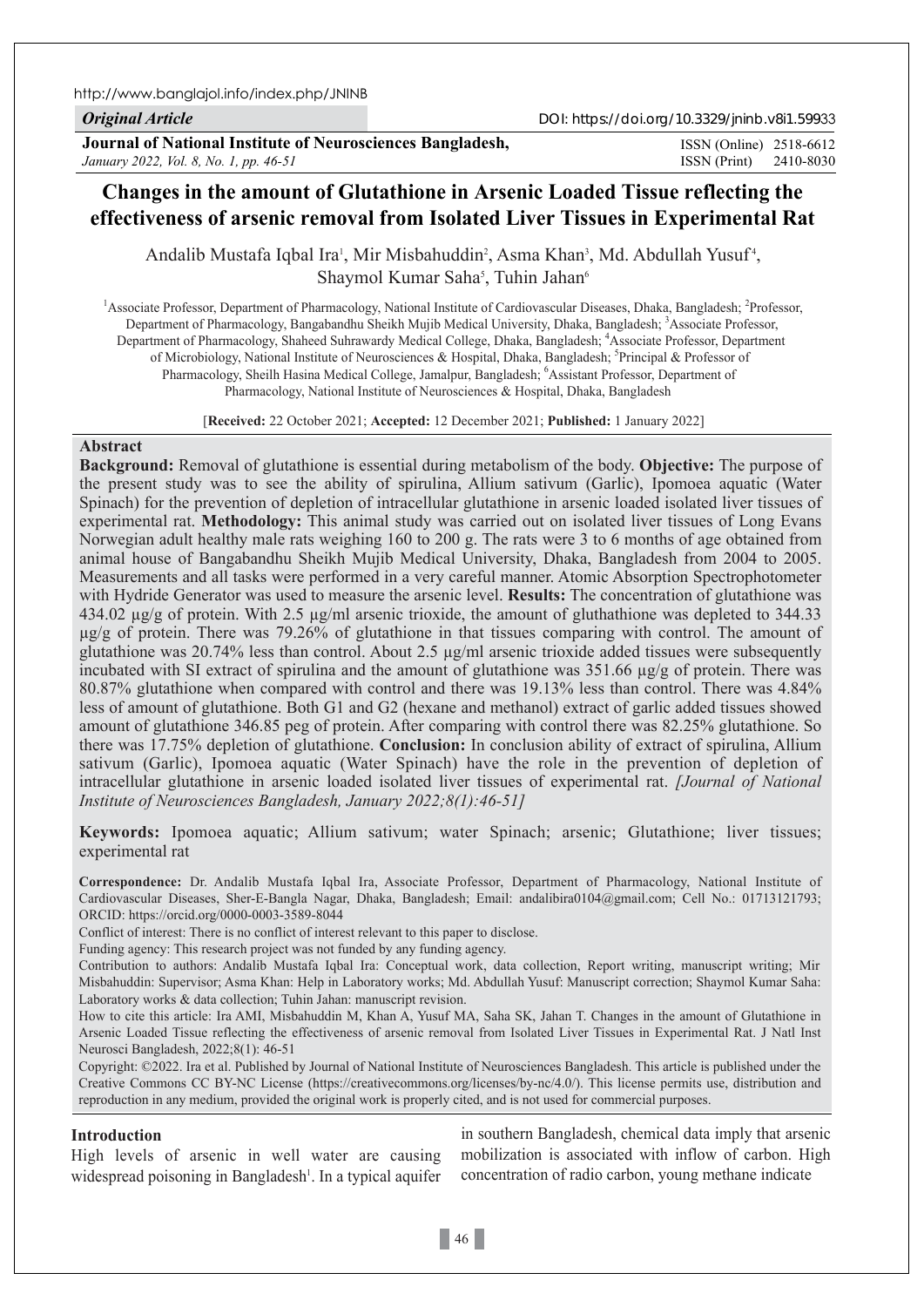that young carbon has driven recent biochemical process and irrigation pump is sufficient to have drawn water to depth where dissolved arsenic is at a maximum<sup>2</sup>. Low dose arsenic trioxide can induce complete remission in patient with acute promyelocytic leukemia who have relapsed<sup>3</sup>. However, at very high level of arsenic in drinking water, symptoms may occur long before appearance of skin lesions. The most common early symptoms are gastrointestinal, diarrhoea and abdominal pain; furthermore, such non-specific sign-symptoms in a patient living in an arsenic region should alert physician or nurse to investigate the source of drinking water<sup>4</sup>.

About 60.0% of patients continue to pass arsenic in urine even after stop drinking arsenic contaminated water<sup>5</sup>. Ingestion of seafood may result in total urinary arsenic level of more than 10 µmoll while persons without such exposure to arsenic usually have urinary level in range 0.1 to 0.7  $\mu$ moll<sup>6</sup>. Measurement of inorganic arsenic in urine should therefore give a better estimate of exposure to inorganic arsenic than total urinary arsenic<sup>7</sup>. In Bangladesh a paper has been presented on `management on arsenicosis and it has been identified that six things are required to manage the cases of arsenicosis such as men with knowledge, money, material and method, laboratory, management and continuous medical education<sup>8</sup>.

In the context of Bangladesh, the affected people neither get effective treatment nor even proper diagnosis<sup>9</sup>. Moreover, they also become socially deprived due to their illness and lack of knowledge about arsenicosis. It is as such very important on the part of the patients that they are diagnosed properly and treated with due care. The awareness of the mass people about arsenicosis is also very important for prevention of any further exposure<sup>5</sup>. In an effort to find out scientific basis for a more cost-effective approach to management of arsenicosis, the present study was undertaken to see the ability of spirulina, *Allium sativum* (Garlic), *Ipomoea aquatic* (Water Spinach) for the removal of glutathione in arsenic loaded isolated liver tissues of experimental rat.

### **Methodology**

The experimental animal study was conducted in the Department of Pharmacology at Bangabandhu Sheikh Mujib Medical University, Dhaka, Bangladesh from January 2004 to December 2005 for a period of two years. This experiment was carried out on isolated liver tissues of Long Evans Norwegian adult healthy male rats. The rats were 3 to 6 months of age weighing 160 to 200 gram and was obtained from animal house of Bangabandhu Sheikh Mujib Medical

University, Dhaka, Bangladesh. These were housed in standard plastic cages with a light or dark cycle of 12 hours at room temperature in a well-ventilated room. Extracts of spirulina, Allium sativum (Garlic), Ipomoea aquatic (Water Spinach) were supplied from the Department of Pharmacology at Bangabandhu Sheikh Mujib Medical University, Dhaka, Bangladesh.

**Extracts of Spirulina:** Extracts of spirulina were supplied by Mr. Nazrul Islam of the Department of Pharmacology, BSMMU. These extracts were prepared and separated by Column chromatography. As a result, S1, S2, S4 and S7 extracts were studied on arsenic loaded liver tissues of rat. S3, S5 and S6 extracts could not be studied due to their small amount.

**Extracts of Garlic:** Extracts of garlic were supplied from the Department of Pharmacology, BSMMU. Hexane and methanol (G1 and G2) extracts of garlic were studied.

**Extracts of Water Spinach:** Extracts of water spinach were prepared and supplied from the Department of Pharmacology, BSMMU. They were named as W1 and W2 and were studied on isolated liver tissues of rat.

**Preparation of Stock Solution:** In order to prepare stock solution of arsenic trioxide (As203) -2 mg/ml, 132 mg of As203 was taken in a 50 ml volumetric flask. Then the ingredients of Tyrode solution were added and 5N NaOH was added up to the 50 ml mark. Finally, the stock solution was preserved in a refrigerator and labeled as stock solution (2 mg/ml).

Sacrifice of Animal: The rats (fasting overnight) were sacrificed under chloroform anesthesia and then decapitation was done.

**Collection of Liver:** By giving a midline incision, the abdomen was opened and the liver was taken out and it was immediately immerged into Tyrode solution. The beaker containing Tyrode solution was always kept in ice bath and the temperature of Tyrode solution was maintained at 0 - 4°C.

**Determination of Glutathione Concentration Principle:** This spectrophotometer method based on the method of Ellman (1959), who reported that the disulfide chromogen, 5.5 dithiol 2 nitrobenzoic acid (DTNB) was readily reduced by -SH groups and produced one mole of 2-nitro -5- mercapto benzoic acid anion had an intense yellow colour and can be used to measure -SH. groups. Ultraviolet Spectrophotometer measured the absorbances of the reduced chromogen at 412 nm and it was directly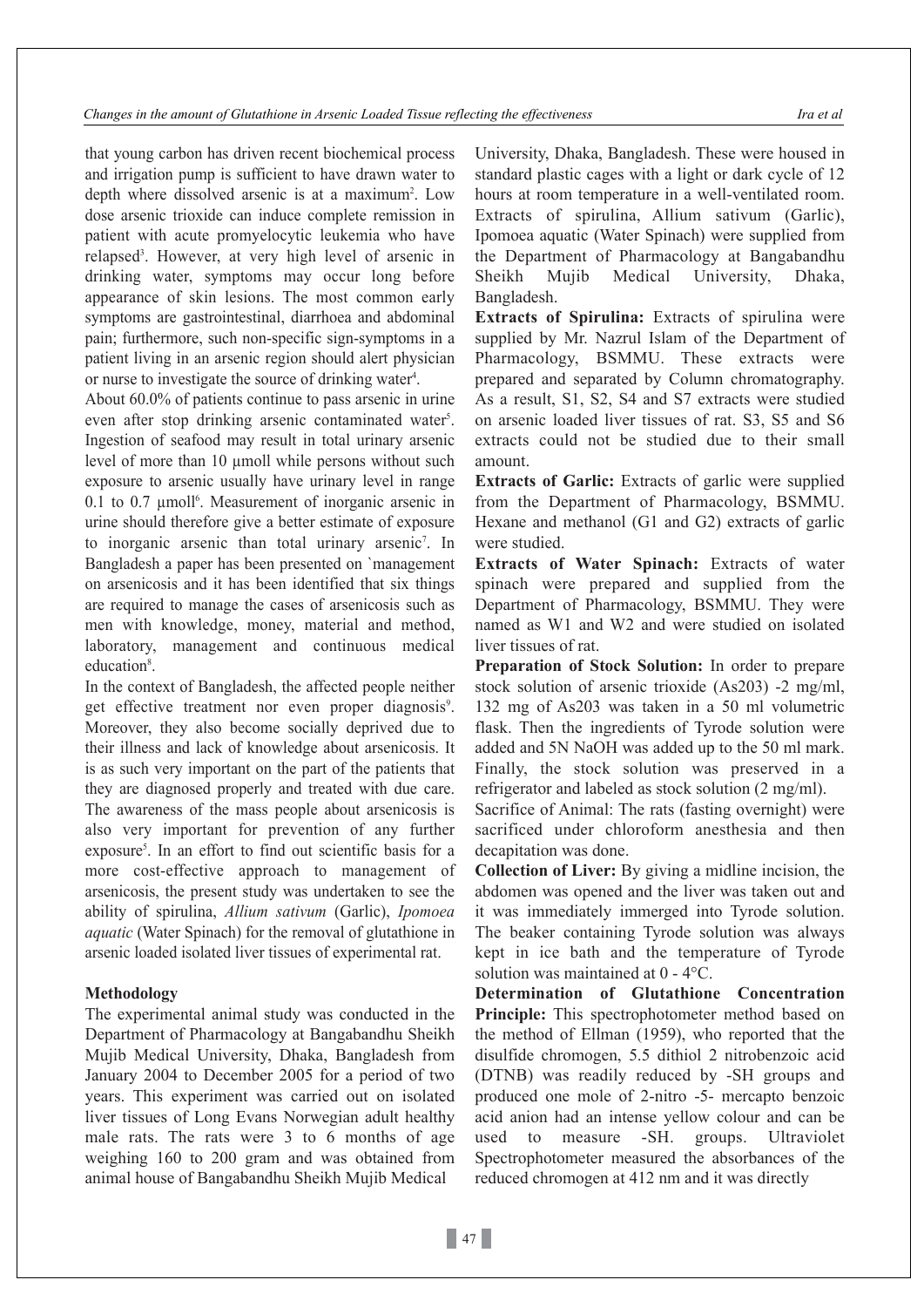*Journal of National Institute of Neurosciences Bangladesh Vol.8 No.1, January 2022*

proportional to the GSH concentration. Amount of glutathione was expressed as µg/g of protein.

**Procedure for Measurement of Glutathione Level:**  1 ml from each homogenates was properly preserved. Each 1 ml homogenate was added to 5 ml of 5% TCA solution. The solution was shaken properly and then centrifuged for 5 minutes at the rate of 4,000 rotations per minute. Clear solution was separated to another test tube (Supernatant). Supernatant (250 µl) was added to the mixture of DTNB and Na2HPO4 and the absorbance were measured at 412 nm after 4 minutes of addition. After subtracting the initial absorbance from the final absorbance, the calculation was done.

Analytical Method Applied in Testing Significance of Data: For calculation amount of arsenic and glutathione were converted into pg/g of protein. Homogenates were made upto 5 ml. From the homogenates 1 ml for glutathione and 20 µl were separated for protein estimation. Proteins and glutathiones were measured by Ultraviolet Spectrophotometer. Rests of the homogenates were digested through acid method. From the digest arsenic was estimated by Atomic Absorption Spectrophotometer with Hydride Generator. By unpaired `t' test (or student `t' test) the values were verified whether they were statistically significant or not.P values were significant when P<0.05 and very significant < 0.01.

# **Results**

The isolated liver tissues of rat could not be weighed accurately because always they were immerged into Tyrode solution. The wet tissues could yield wrong measurement. For accuracy, all samples' protein content was calculated from absorbance value of Ultraviolet Spectrophotometer. Then all values were multiplied by 5 as initially the homogenates were 5 ml. From the raw data, Sample I (test tube 1 and 2) was considered as blank (none) because there were only tissues and no arsenic was added. Sample II (test tube 3 and 4) was considered as standard. Tissues were incubated with 2.5 µg/ml arsenic in first incubation and second time with nothing. Standard minus blank (none) value was taken as control. Rests of the test tubes were named as samples. All samples were incubated with 2.5 µg/ml arsenic trioxide in first incubation. Different extracts were added to them before second incubation. Blank (none) value was deducted from all sample values. Each experiment took at least three days and after calculation one set of raw datum was collected. **Amount of Glutathione in Different Samples:** The

amounts of glutathione concentrations in different samples were recorded. None was considered as control. No arsenic was added in both incubations and there were only tissues. The concentration of glutathione was  $434.02 \mu g/g$  of protein and that value was converted into percentage. With 2.5 µg/ml arsenic trioxide, the amount of gluthathione was depleted to 344.33 µg/g of protein. There was 79.26% of glutathione in that tissues comparing with control. The amount of glutathione was 20.74% less than control. About 2.5 µg/ml arsenic trioxide added tissues were subsequently incubated with SI extract of spirulina and the amount of glutathione was  $351.66 \mu$ g/g of protein. There was 80.87% glutathione when compared with control and there was 19.13% less than control. S2 extract of spirulina gave the result 385.78 µg/g of protein and it was 88.70% of glutathione comparing with control. There was 11.30% depletion of glutathione. S4 extract of spirulina was added before second incubation to arsenic loaded tissues and the amount of glutathione was 401.03 µg/g of protein. In comparison to control there was 92.39 % of glutathione. So there was 7.61 less than control. S7 extract of spirulina was added to arsenic loaded tissues. The concentration of glutathione was  $413.40 \mu g/g$  of protein. The amount of glutathione was 95.16 % comparing with control. So there was 4.84 % less of amount of glutathione. Gl extract of garlic was added to arsenic loaded tissues (hexane extract of garlic) and the amount of glutathione was  $421.07 \mu$ g/g of protein. Comparing with control there was 97 % of glutathione. So there was only 3 less of glutathione. G2 extract (methanol) of garlic was added to arsenic loaded tissues and the amount of glutathione was  $346.85 \mu g/g$ of protein. There was 79.72 % of glutathione and there was 20.28 % less than control. Both G1 and G2 (hexane and methanol) extract of garlic added tissues showed amount of glutathione 346.85 peg of protein. After comparing with control there was 82.25 % glutathione. So there was 17.75 % depletion of glutathione. W1 extract of water spinach was added to arsenic incubated tissues in second incubation. Similarly, W2 extract of water spinach added and the amounts of glutathione were 359.46 and 364.23 µg/g of protein. There were 82.71 and 83.87 % of glutathione so 17.29 and 16.13 % of depletion in amount of glutathione. Control (none) = In 2 ml Tyrode solution only tissues. The amount of glutathione was 434. 02 µg/g of protein in control and the value was converted into 100%. Standard (arsenic 2.5 µg/ml) and sample values were converted into percentage and compared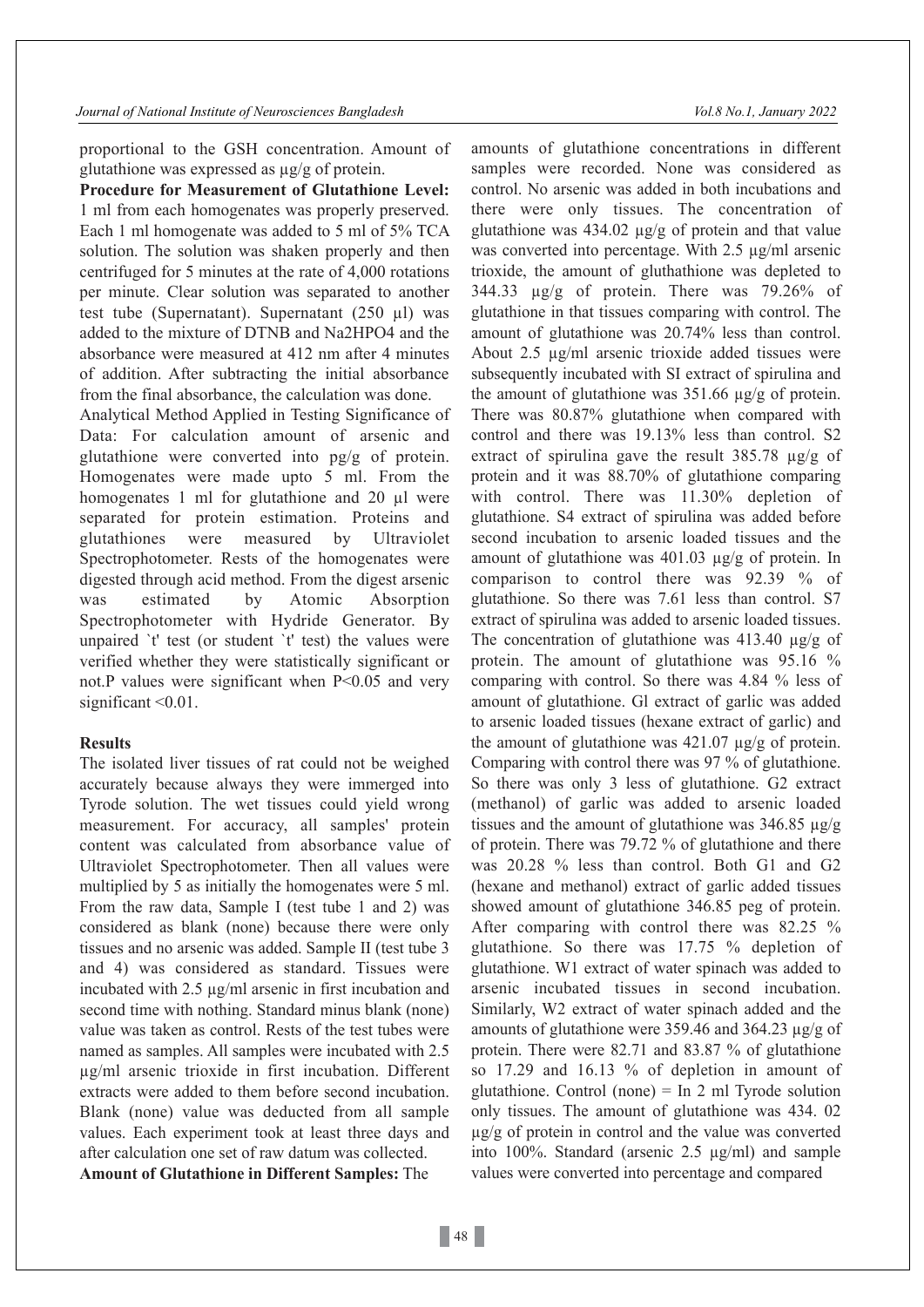*Changes in the amount of Glutathione in Arsenic Loaded Tissue reflecting the effectiveness Ira et al*

| <b>Sample</b>                    |   | <b>Amount of</b><br>glutathione<br>$(\mu l/g \text{ of protein})$ | Decrease of<br>glutathione<br>from control | <b>Amount of</b><br>glutathione<br>(in percentage) | Depletion of<br>Glutathione<br>from control |                |  |        |                   |     |                 |
|----------------------------------|---|-------------------------------------------------------------------|--------------------------------------------|----------------------------------------------------|---------------------------------------------|----------------|--|--------|-------------------|-----|-----------------|
|                                  |   |                                                                   |                                            |                                                    |                                             |                |  |        | (µg/g of protein) |     | (in percentage) |
|                                  |   |                                                                   |                                            |                                                    |                                             | None (Control) |  | 434.02 |                   | 100 |                 |
| Standard                         | 6 | 344.33                                                            | 89.69                                      | 79.26                                              | 20.74                                       |                |  |        |                   |     |                 |
| Arsenic $2.5 \mu g/ml$           |   | 351.66                                                            | 82.36                                      | 80.87                                              | 19.13                                       |                |  |        |                   |     |                 |
| + Spirulina Sl                   |   |                                                                   | 48.24                                      |                                                    |                                             |                |  |        |                   |     |                 |
| Arsenic $2.5 \mu g/ml$           |   | 385.78                                                            |                                            | 88.70                                              | 11.30                                       |                |  |        |                   |     |                 |
| + Spirulina S2                   |   |                                                                   | 32.99                                      |                                                    |                                             |                |  |        |                   |     |                 |
| Arsenic $2.5 \mu g/ml$           |   | 401.03                                                            |                                            | 92.39                                              | 7.61                                        |                |  |        |                   |     |                 |
| + Spirulina S4                   |   |                                                                   | 20.62                                      |                                                    |                                             |                |  |        |                   |     |                 |
| Arsenic $2.5 \mu g/ml$           |   | 413.40                                                            |                                            | 95.16                                              | 4.84                                        |                |  |        |                   |     |                 |
| + Spirulina S7                   |   |                                                                   | 12.95                                      |                                                    |                                             |                |  |        |                   |     |                 |
| Arsenic 2.5 µg/ml                |   | 421.07                                                            |                                            | 97                                                 | 3.00                                        |                |  |        |                   |     |                 |
| $+$ G1 (extract of garlic)       |   |                                                                   | 87.17                                      |                                                    |                                             |                |  |        |                   |     |                 |
| Arsenic $2.5 \mu g/ml$           |   | 346.85                                                            |                                            | 79.72                                              | 20.28                                       |                |  |        |                   |     |                 |
| $+ G2$ (extract of garlic)       |   |                                                                   | 76.79                                      |                                                    |                                             |                |  |        |                   |     |                 |
| Arsenic 2.5 µg/ml                |   | 357.23                                                            |                                            | 82.25                                              | 17.75                                       |                |  |        |                   |     |                 |
| $+ G1 + G2$ (extracts of garlic) |   |                                                                   | 74.56                                      |                                                    |                                             |                |  |        |                   |     |                 |
| Arsenic $2.5 \mu g/ml$           |   | 359.46                                                            |                                            | 82,71                                              | 17.29                                       |                |  |        |                   |     |                 |
| + Wl extract of W.s.             |   |                                                                   | 69.79                                      |                                                    |                                             |                |  |        |                   |     |                 |
| Arsenic $2.5 \mu g/ml$           |   | 364.23                                                            |                                            | 83.87                                              | 16.13                                       |                |  |        |                   |     |                 |
| + W2 extract of W.s.             |   |                                                                   |                                            |                                                    |                                             |                |  |        |                   |     |                 |

Table 1: Amount of glutathione in different sample

with control value (Table 1). **Discussion** 



Figure I: Amount of glutathione in different sample (None = No Arsenic was added; As = Arsenic trioxide 2.5  $\mu$ g/ml; S 1= Extract of spirulina (20  $\mu$ l/m1); S2 = Extract of spirulina  $(20\mu\text{J/m1})$ ; S4 = Extract of spirulina  $(20 \mu\text{J/m1})$ ; S7 = Extract of spirulina (20  $\mu$ l/m1); W1 = Extract -I of water spinach; W2  $=$  Extract- 2 of water spinach; G1= Hexane extract of garlic (20  $\mu$ l/m1); G2 = Methanol extract of garlic (20  $\mu$ l/m1)

The present study was carried out to experiment whether the hexane and methanol extracts of garlic, extracts of spirulina or extracts of water spinach could be prevented depletion of intracellular glutathione. This work is very important in present perspective of Bangladesh when arsenicosis has been reported as the largest environmental health hazard in the world and there is no specific treatment. Before the second incubation extracts of spirulina, garlic and of water spinach were added to arsenic loaded tissues at 20 µ1/ml doses for 45 minutes at 37°C except none (blank) and another two test tubes (standard). None (blank) value was deducted from all sample and standard values. Standard minus none value was considered as control. Sample values were compared with control value. All values were expressed as  $\mu$ g/g of protein.

It is thought that the cytotoxic action of arsenic is mediated through the generation of free radicals induced by the element 10. The efficiency of antioxidant system is also important for detoxification of free radicals. It was suggested that arsenic could suppress the activities of antioxidants in the liver of rats<sup>11</sup>. Spirulina contains antioxidants (3-carotene, Vitamin-E), antioxidant element like selenium and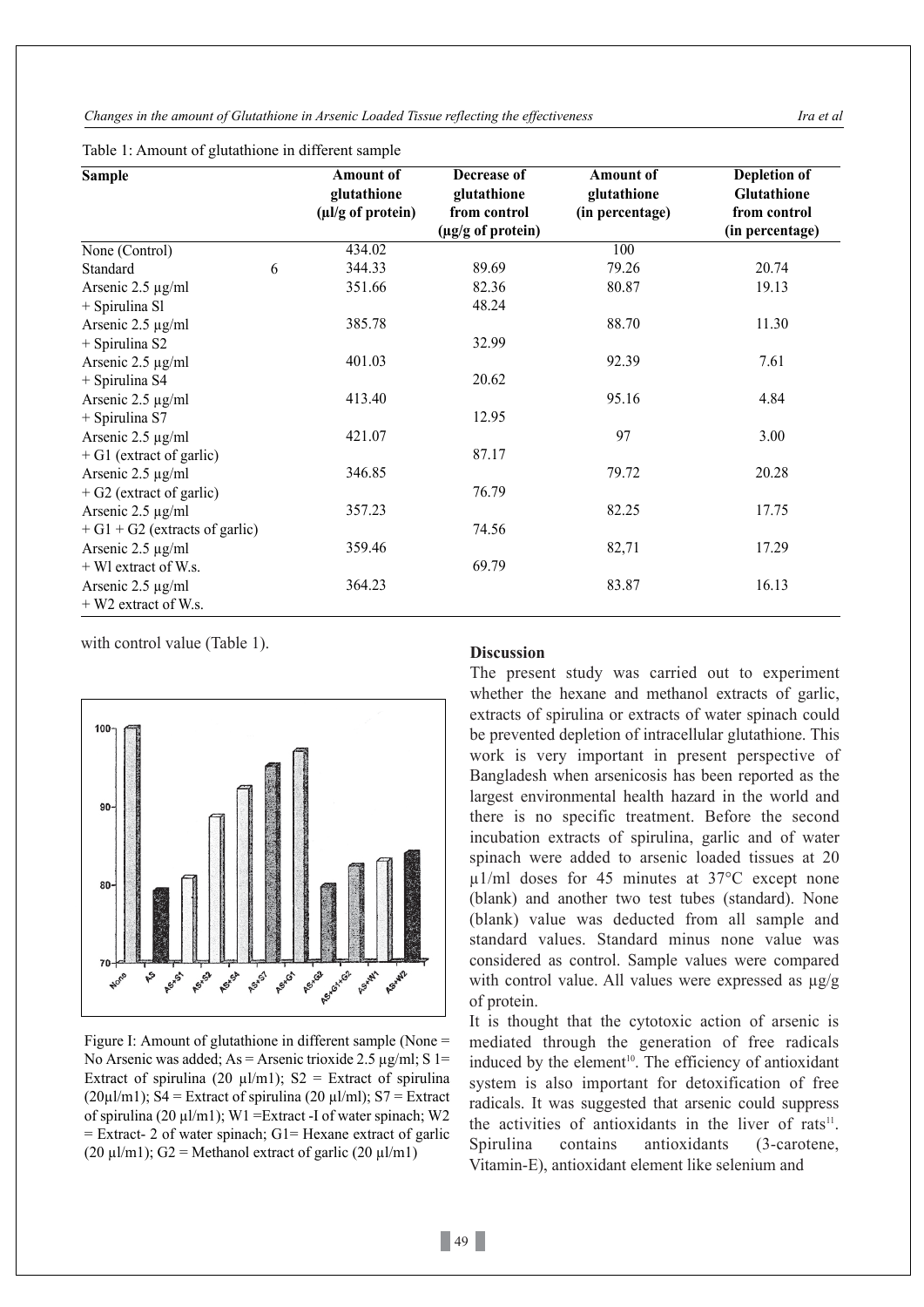antioxidant enzymes SOD (super oxide dismutase). Selenium, an essential element is needed in trace amount for the biosynthesis can antagonize arsenic from tissues $12$ . However, provision of arsenic free drinking waters must be ensured otherwise antagonism may be reversed into synergistic toxicity.

Garlic (Allicin, diallyl thio sulfmate) is moderately soluble in hexane and non-polar7. The curative action of garlic has been shown for a long time. It was previously shown the chemoprotective role of diallyl disulfide (DADS), a naturally occurring anticancer agent in garlic. They also increase the amount of glutathione in the liver and for stomach tissue of mice treated with diallyl monosulfide to diallyl disulfide. It was found that the sulfur compound found in garlic reacts with cysteine, which involves the thiol disulphide exchange and oxidation of garlic sulfur compounds, and cysteine of the animal tissue thereby brings about some changes in quantities of glycogen, lipid and protein etc. It is suggested that synthesis of protein is increased by garlic $13$ .

Arsenic is an important toxicant, which has both natural and industrial sources. Arsenic predominantly exists in two oxidation states As (v) and As (III) and each species hypothesized to act through different  $mechanisms<sup>14</sup>$ . A number of intracellular reducing agents, such as ascorbate, vitamin- E and beta-carotene are able to reduce and thus detoxify oxygen intermediates in cells. Consumption of foods rich in these antioxidant compounds has been correlated with a reduced risk of certain types of cancer as well as decreased frequency of other chronic health problems<sup>7</sup>. Reduced glutathione, (y-glutamyl-cysteinyl-glycine), present in most cells, can chemically detoxify hydrogen peroxide. Hydrogen peroxide continuously is formed as by product of aerobic metabolism and through reactions with drugs and environmental toxins. This hydrogen peroxide can cause serious chemical damage to DNA, proteins and unsaturated lipids<sup>15</sup>. Reduced glutathione, a thiol containing tripeptide, plays a key role in cell protection against radiation, reactive oxygen species and other toxic compounds. There is abundant evidence that GSH depletion is involved in the initiation and progression of a wide variety of cancer. It has been proposed that GSH could be of therapeutic value in prevention and treatment of cancer. GSH exhibits anti-tumoral activity in vitro as well as in vivo models. There are abundant data demonstrating that glutathione-derivatives are effective apoptosis inducer in human leukemia cells<sup>16</sup>.

In the present study,  $S_4$  and  $S_7$  extracts of spirulina and

hexane extracts of garlic tried to recover the depletion of glutathione from arsenic loaded tissues, that can be important to detoxify arsenic trioxide<sup>17</sup>. Methylation is considered the detoxification pathway of inorganic arsenic and it occurs mainly in liver. The source of methyl group for arsenic methylation is S-adenosyl methionine, sulfur-containing amino acids like methionine, cysteine and protein deficiency are considered to decrease the cofactors necessary to synthesize S-adenosylmethionine<sup>7</sup>. Population thriving on diets low in methionine is likely to suffer more from arsenic toxicity due to decreased methylation and increased accumulation of inorganic arsenic. The mechanisms by which spirulina, hexane extracts of garlic or water spinach caused removal of arsenic from liver tissues and recovered depletion of glutathione is not known but several points may be pointed here spirulina may enhance the removal of arsenic from liver by increasing the methylation of inorganic arsenic.

Glutathione may enhance elimination of arsenic by producing metabolites which are mainly excreted by kidneys $11$ . It was found that garlic increased the amount of glutathione in the liver of mice. Among other functions, glutathione participates in reductive processes that are essential for the synthesis and degradation of proteins and in the protection of cells against reactive oxygen compounds and free radicals. It can also act as a coenzyme for several enzymatic reactions and transport form of cysteine<sup>9</sup>. A decrease in the glutathione level of hepatocyte rat primary culture has been studied. The recovery of the normal levels of this thiol and its stabilization can be obtained by addition of methionine. The link between methionine metabolism and glutathione synthesis is established through cysteine. The amino acid can be obtained from the diet or it can be synthesized from methionine through the transsulfuration pathway in the liver.

#### **Conclusion**

In conclusion arsenic is metabolized by living system using oxidation, reduction and methylation reactions. Reduced glutathione has been shown to be important in that metabolism. Though here specific studies will be needed to find out the mechanisms of action, the present study indicates that hexane extract of garlic and extracts of spirulina  $(S_4 \text{ and } SO)$  may be of value in the removal of arsenic.

#### **References**

1. Hossain MF. Arsenic contamination in Bangladesh—an